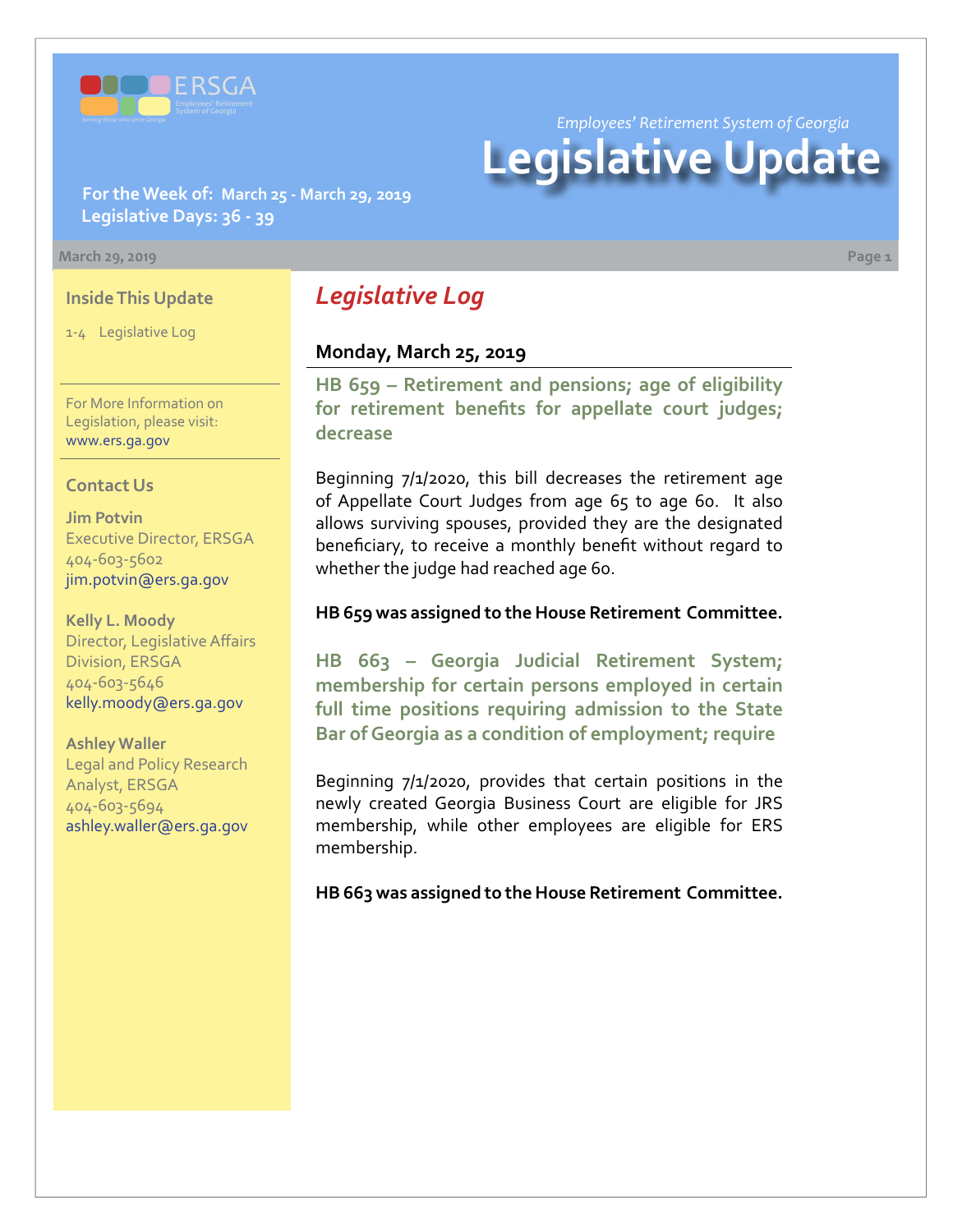# *Legislative Log (continued)*

**HB 664 – Georgia Judicial Retirement System; membership for certain persons employed in [certain full time positions requiring admission to the State Bar of Georgia as a condition of](http://www.legis.ga.gov/legislation/en-US/Display/20192020/HB/664)  employment; require**

Allows certain current and new employees of Legislative Counsel to elect membership in JRS beginning 7/1/2020.

#### **HB 664 was assigned to the House Retirement Committee.**

**[SB 262 – Employees' Retirement System of Georgia; eligibility of beneficiary to make new](http://www.legis.ga.gov/legislation/en-US/Display/20192020/SB/262)  retirement election; provide**

Allows certain retirees who elected certain optional retirement allowances to change their election beginning 7/1/2020.

**SB 262 was assigned to the Senate Retirement Committee.**

### **Tuesday, March 26, 2019**

**HB 699 – Employees' Retirement System; certain former members of the Georgia Judicial [Retirement System may elect to resume active membership in the Georgia Judicial Retirement](http://www.legis.ga.gov/legislation/en-US/Display/20192020/HB/699)  System upon obtaining certain employment; provide**

State Agency Heads with six years of creditable service may elect ERS membership or reactivate JRS membership beginning 7/1/2020.

**HB 699 was assigned to the House Retirement Committee.**

### **Wednesday, March 27, 2019**

**[HB 67 – Georgia Legislative Retirement System; employee contributions; change certain](http://www.legis.ga.gov/legislation/en-US/Display/20192020/HB/67)  provisions**

Beginning 7/1/2020, this bill will increase the monthly retirement benefit payable to Legislative Retirement System (LRS) members by increasing the multiplier from \$36 to \$50 multiplied by the number of years of the member's creditable service.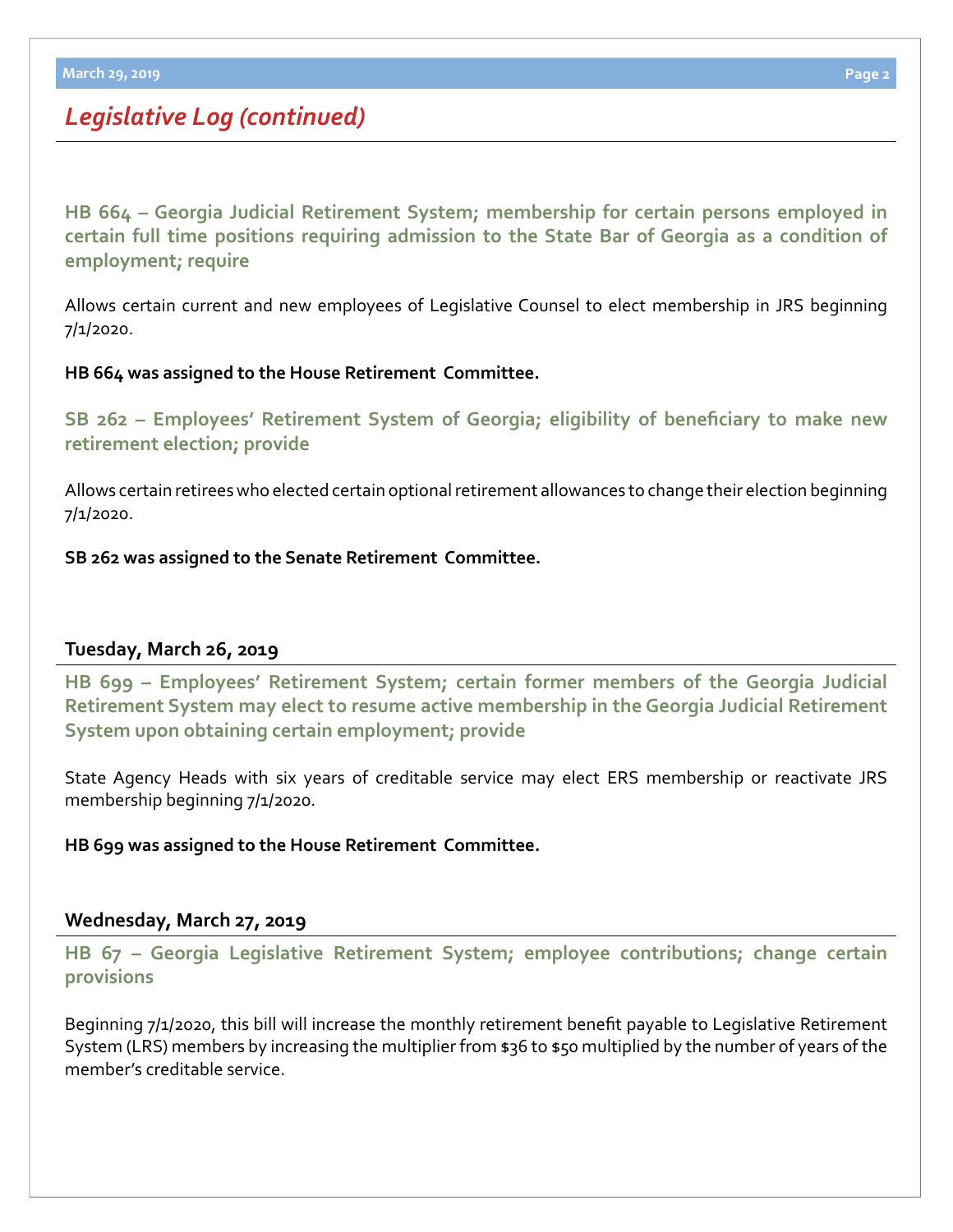This legislation also defines "Average Monthly Salary" to mean the average of the monthly salary of a member during the 24 consecutive months of membership service producing the highest such average. Additionally, "Monthly Salary" is defined to mean the full rate of the total combined regular monthly salary, not including any per diems, allowances, or expense reimbursements payable to a member, plus any additional regular monthly salary payable to the member pursuant to resolution adopted by the General Assembly. "Term of office" is also defined in this bill as the period of time beginning when an individual receives his or her commission as a member of the General Assembly from the Secretary of State, which commission is issued in accordance to law until the second Monday in January of the next off-numbered year.

Active members on 7/1/2020 will receive the greater benefit of either \$50 multiplied by the number of years of creditable service for retirement benefit calculation purposes or a monthly service retirement allowance equal to 38% of the member's average monthly salary. If an active member leaves office prior to 12/31/2020, they will only receive the \$50 multiplied by the number of years of creditable service benefit.

**HB 67 was forwarded for actuarial study by the House Retirement Committee and will be eligible for consideration during the 2020 Session.**

### **Thursday, March 28, 2019**

**[SB 117 – Public Retirement Systems Standards Law; that does not require an individual to pay](http://www.legis.ga.gov/legislation/en-US/Display/20192020/SB/117)  the full actuarial cost of obtaining such creditable service; prohibit passage of any law**

Members who join on or after July 1, 2019 cannot obtain creditable service unless the member pays full actuarial cost for such service.

**SB 117 received a DO PASS by Committee Substitute from the House Rules Committee and was placed on the House Debate Calendar for 3/29/2019.**

## **[SB 270 – Retirement Benefits; appellate court judges; age of eligibility; decrease](http://www.legis.ga.gov/legislation/en-US/Display/20192020/SB/270)**

Beginning 7/1/2020, this bill decreases the retirement age of Appellate Court Judges from age 65 to age 60. It also allows surviving spouses, provided they are the designated beneficiary, to receive a monthly benefit without regard to whether the judge had reached age 60.

#### **SB 270 was assigned to the Senate Retirement Committee.**

### **[SB 271 – Law Assistants; rename as law clerks and staff attorneys](http://www.legis.ga.gov/legislation/en-US/Display/20192020/SB/271)**

Starting 7/1/2020, allows law clerks and staff attorneys previously employed by a Judicial Circuit to purchase up to four years of creditable service within six months of first or again becoming a member of ERS.

**SB 271 was assigned to the Senate Retirement Committee.**